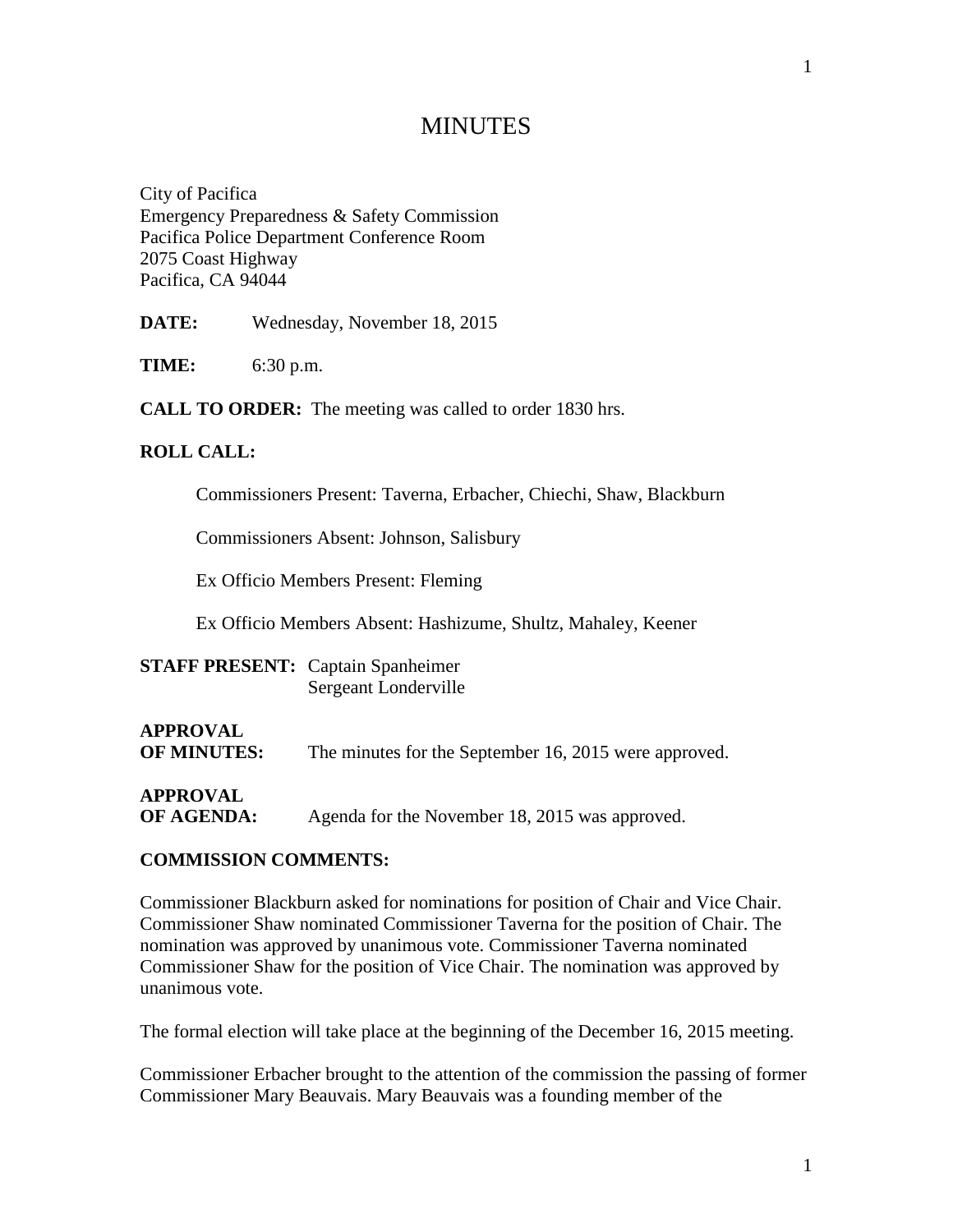Commission as the representative for Red Cross. She served 17 years as a Commissioner and was a very active and dedicated volunteer with Red Cross.

Commissioner Blackburn stated he has been on assignment with FEMA in Washington D.C. reviewing the National Flood Insurance Program following how the system worked following Hurricane Sandy. The focus was on reducing fraud, processing claims, affordability and overall coverage. The program is scheduled to end in September 2017 and will need to be presented to Congress to be continued.

Commissioner Blackburn stated he attended a briefing by NOAH and the National Weather Service today regarding preparedness for the El Nino storms. The expectations are that California will have more rainfall this winter than during a normal winter. The southern portion of the state will be impacted greater then northern California. There are concerns over the amount of ground water that has been pumped effecting causing portions of land to sink along with weakening levee walls and canal walls.

Commissioner Shaw updated the Commission on the Fog Fest booth. There were about 30 new applicants signed up for upcoming CERT classes. The Survey was completed by 39 people and the drawing was completed for free first aid kits.

### **EX-OFFICIO COMMENTS:**

Ex-Officio Member Fleming reported that Red Cross is working with numerous agencies around the Bay Area preparing for El Nino weather related problems and the Super Bowl. They are looking at trying to designate centralized shelter locations in advance.

### **STAFF COMMENTS:**

Assistant City Manager Lorenzo Hines conducted a power point presentation regarding the City of Pacifica budget for 2015-2016

Sergeant Londerville reported on a training table top exercise that was conducted with the Pacifica School District for an active shooter scenario. The participants were principals of elementary schools and administrators. The exercise demonstrated areas to improve upon and some issues that had not been thought of. The school district was very open to continued training exercises in this area in the future.

Captain Spanheimer reported he has had conversations with Ex-Officio Member Hashizume about conducting similar training focusing on District Office personnel and their role during this type of incident.

Captain Spanheimer informed the Commission about the new tactical body armor for response to an active shooter event. The body armor will be stored in the patrol cars and will be an additional resource for officers when dealing with incidents such as an active shooter. Sergeant Wachtelborn has been the lead on this project and should have the project completed by the end of the year.